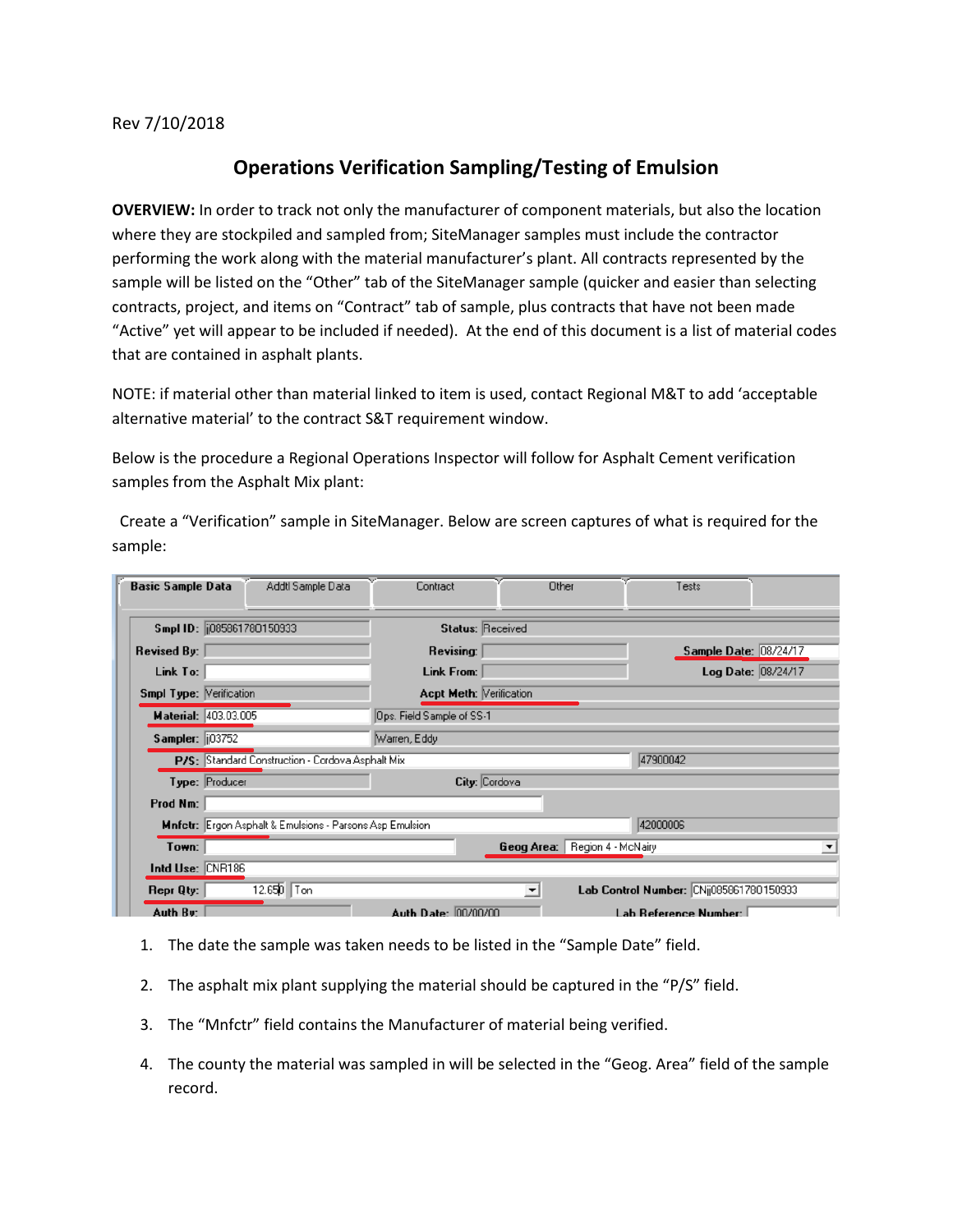- 5. List ALL contracts this material is certified for in the "Intd Use" field.
- 6. List the tonnage of material represented in the "Repr Qty" field
- 7. Save record before leaving tab to make sure P/S and product info is saved.

NOTE: In order to prepare for going paperless in the future, enter contract(s) represented by the sample in the "Intd Use" field. This will also be captured on the "Other" tab of the sample record.

You are now ready to enter destination lab and contracts on the "Other" tab of the sample record.

| Maintain Sample Information            |                                         |          |                                                         |       |  |  |  |  |  |
|----------------------------------------|-----------------------------------------|----------|---------------------------------------------------------|-------|--|--|--|--|--|
| Basic Sample Data<br>Addtl Sample Data |                                         | Contract | <b>Other</b>                                            | Tests |  |  |  |  |  |
| lij071551669123135<br>Sample           |                                         |          |                                                         |       |  |  |  |  |  |
| l ype                                  | ID                                      |          | <b>Description</b>                                      |       |  |  |  |  |  |
| <b>Destination Lab</b>                 | TDOT619000                              |          | DEST - TDOT Headquarters/Receiving Dock                 |       |  |  |  |  |  |
| lContract                              | $\blacktriangledown$ $\parallel$ CNP282 |          | Resurfacing on I-24 from the Stones River bridge to CSX |       |  |  |  |  |  |
| Contractor                             | 10000059259                             |          | Eubank Asphalt Paving & Sealing                         |       |  |  |  |  |  |
|                                        |                                         |          |                                                         |       |  |  |  |  |  |
|                                        |                                         |          |                                                         |       |  |  |  |  |  |
|                                        |                                         |          |                                                         |       |  |  |  |  |  |

- 1. Create a line for each contract this sample will represent.
- 2. For this sample the contractor doing the work will be documented here. Add a line for T2 Contractor, and select the contractor placing the material.
- 3. Enter destination lab. Based on age and method of storage, the destination lab will be either "HQ receiving Dock" or "Contractor's Lab" See details below. Samples going to the Contractor lab will be created by the Field Inspector and testing will be done by the Asphalt Plant Tech.

From SOP 3-2:

Contract Sampling

TDOT will sample and conduct weekly verification testing of contract samples.

Verification testing for emulsions that are more than a week old (as measured from the date of departure from the terminal) will be tested at the contractor's laboratory by the TDOT plant technician, except if the material is stored in a storage tank by the contractor. Verification testing at the contractor's plant will only consist of the T59\_CONT test only.

Emulsions that are less than a week old or that have been stored by the contractor in a storage tank will be sent to the Headquarters Laboratory for testing. Verification testing samples at the headquarters laboratory at the contractor's plant will only consist of the T59 .

NOTE: If a contract sample is found to be out of compliance, the certification for the load will be deemed no longer valid and the rejected from further use.